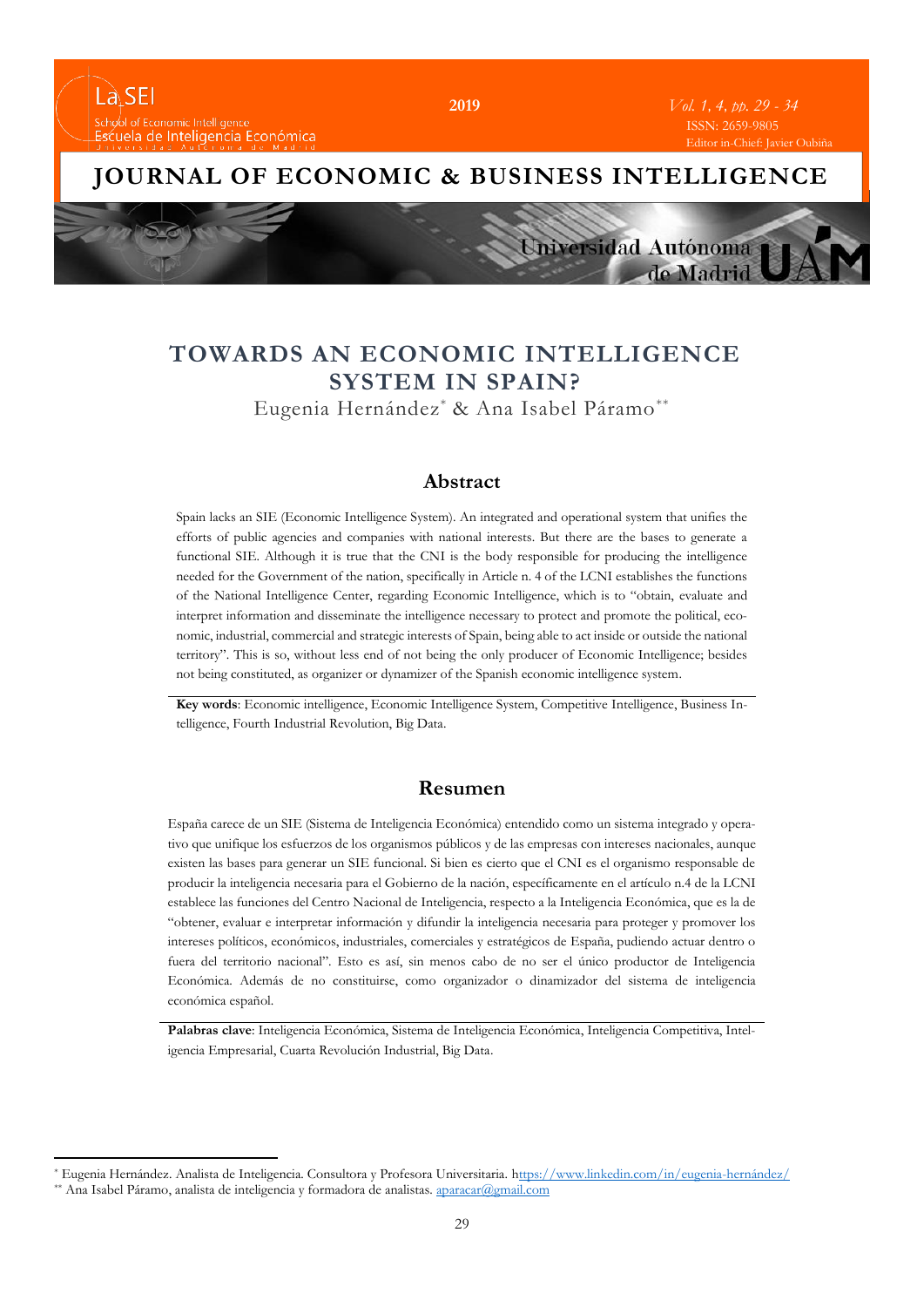### **1. Introduction**

Spain doesn't have an Integrated System of Economic Intelligence. And without a doubt, there are institutions, organizations and companies which produces intelligence in economic and business environment.

If the summary of "what is intelligence?" would be "the information treated for decision making"; It can be affirmed that intelligence is necessary and modified in the business world, by economic, regulatory, institutional actors and in the third sector ...

Intelligence is a polysemic term, which refers to different realities.

Intelligence is cognitive ability.

But it is also a production process (the so-called Intelligence Cycle).

And also refers to the product of the Intelligence Cycle mentioned above.

Intelligence is also the term used to refer to institutions and organizations that produce intelligence.

Including those that generate intelligence for their own states, and also for organizations that develop intelligence, production processes, for other organizations (supranational or private, in addition to the public).

Companies and economic actors base their decisions on elaborate processes in which they process data. Data of different nature, specific and extracted from reality itself. In a complex and changing environment. Defined in the new VUCA environment.

In addition, the accelerated technological revolution, the so-called Fourth Industrial Revolution. A term coined in the World Economic Forum, and theorized by the founder of the same forum Klaus Schwab in his book, namesake of the term, and published in 2016.

This technological revolution, promoting changes in economic models, services, consumption, products and in society itself.

Having an integrated and functional SIE (Economic Intelligence System) would allow Spain to increase its resilience. And its competitive advantages, within the framework of a European Union that is in transition, and a global economy system in full transformation.

Intelligence products, made with their own process, have a high added value. They provide knowledge for decision making. And they are also the basis for the generation of future futures.

The creation of probability scenarios in the business and economic environment, allows to project futures with compliance options. These scenarios are models used in projected models in very diverse sectors, from the political environment to that of security.

These probability scenarios do not guess an uncertain future, but modernize future options with their probabilities. From more likely scenarios, to complete uncertainty scenarios.

Getting to generate models with this intelligence technique, by including creative and lateral thinking processes, of improbable moments but of high impact.

It is the modeling of the concept coined by Taleb (2018), of the "black swans", that when emerging to reality is exposed.

And despite its low probability in reality, its surprising nature is "bleached." Your possibility is included in the system. And although no action measures are proposed, the black swan is no longer so, since it is contemplated in the possibilities of appearing in the dimension of the possible.

The generation of situations of probability (from high or very likely to unlikely) is incorporated into the elements of decision-making to influence plausible futures, through concrete action measures.

An anticipation that is essential in the aforementioned system resistance.

In Spain, as in the "Formal Intelligence Community", a formal hierarchy that organizes or generates entropy in the system does not work.

The "intelligence reserves" in the Expanded Intelligence Community are not ordered or coordinated.

The Economic Intelligence System is also not formally designed, although it operates information operations, and there are partial operations aimed at generating structures that can be the germ of an integrated SIE.

Therefore, there are the bases for the generation of an SIE in Spain.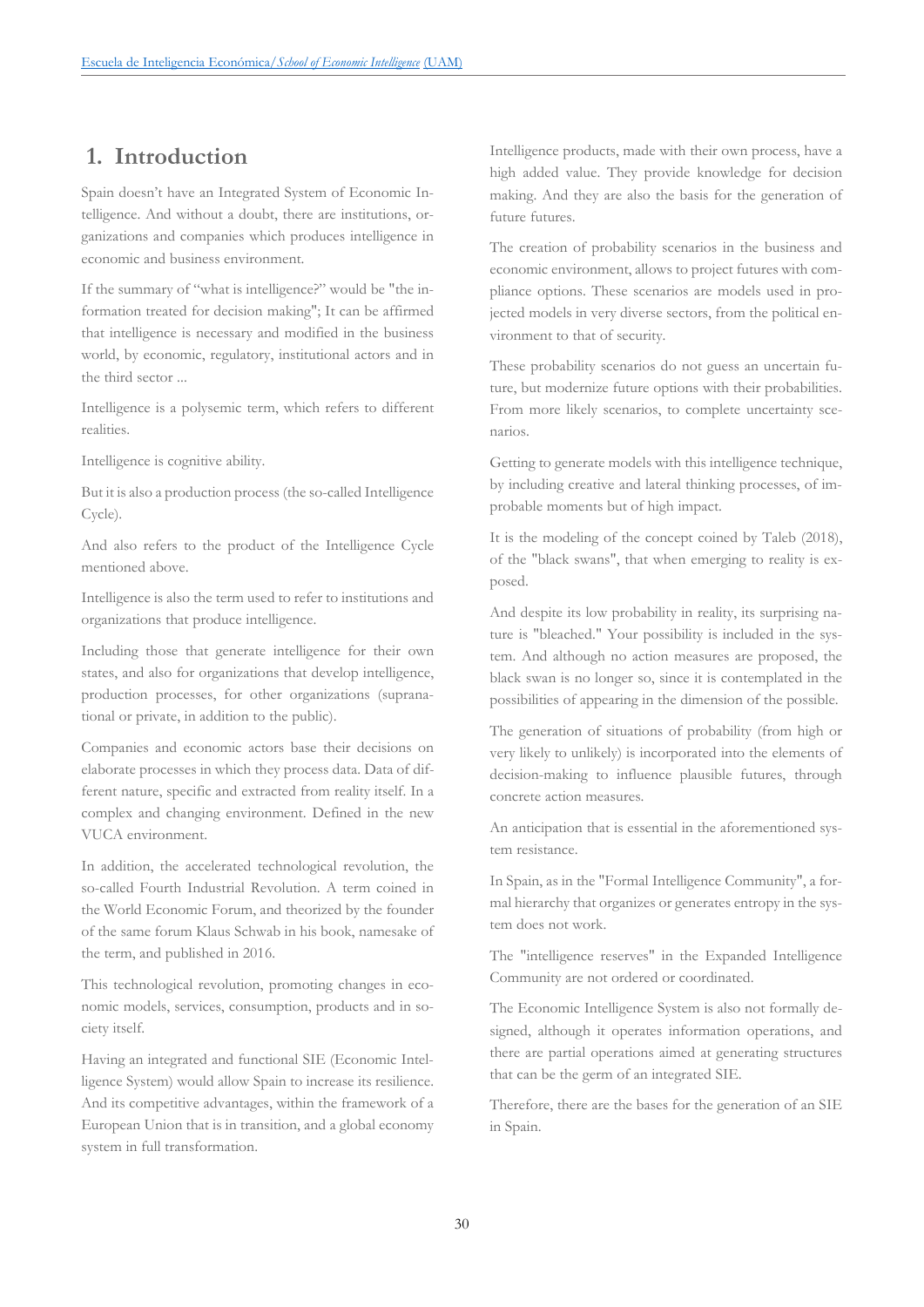Necessary to make our institutions, our companies, our economic system and, therefore, our societies and democracy, more resistant to the profound and transformative changes we face in this s. XXI.

# **2. What is Business Intelligence?**

It is increasingly common to hear about economic intelligence, although it is more difficult to find any reference to conceptual delimitation. Thus, we read business intelligence, in talking about artificial intelligence and big data.

Let's face the process of clarifications with a pseudoscientific procedure, that is, by excluding possibilities, what in the world of intelligence analysts is called "discarding hypotheses."

Regarding the concept of intelligence, it should be noted that it has evolved over the last decades. Since Sherman Kent defined it as "The product resulting from the collection, processing, integration, analysis, evaluation and interpretation of available information concerning foreign countries or areas" in the 1960s until today, the idea of intelligence as a product has changed to adapt to the current world.

Sherman Kent (1978), known as one of the parents of the intelligence analysis as we know it today, elaborated this definition in the middle of the Cold War, when it was clear the existence of two well differentiated political blocks and, therefore, everything The world was clear who his adversary was: some country of the other bloc. The possibility that an attack came from an agent other than a State was not conceived.

Let's go back to the 21st century. The definition of Kent is in force, although the scope of the information should be modified, since at present the field is extended in an almost unlimited way: countries, groups, companies, individuals…; foreigners, nationals, transnationals...

A generic contribution but very close to reality is the following reflection on intelligence: "Intelligence deals with all the things which should be known in advance of initiating a course of action"

Well, from these contributions (of course we could have stated more), let us define intelligence as "the result of subjecting the available information to a rigorous process of analysis so that it is a useful product for decision making with the least degree of uncertainty possible to achieve the objectives, either of a State, or of an organization (public or private).

Therefore, the definition contained in the Glossary of Intelligence and in the LID Dictionary of Intelligence and Security published under the supervision of the Spanish Ministry of Defense: "Product resulting from the evaluation, integration, analysis and interpretation of the information gathered by an intelligence service".

In the same way that the concept of intelligence has undergone an evolution, so has the concept of economic intelligence. Let's clarify some ideas to arrive at a definition of economic intelligence.

Artificial intelligence and big data. The first is a set of algorithms that, integrated into a computer program, allow certain operations that are considered typical of human intelligence, including self-learning.

Big Data is a term that describes the large volume of data, both structured and unstructured, existing and available.

Following the definition of Gartner, in force despite having more than fifteen years old, the following attributes converge in the big data: Volume, speed and variety; more recently, those of value and truthfulness have been added. The need for this tool comes from the amount of information that can be obtained, the speed with which it is produced and varies, and the variety of the information itself and its origins.

We live in the era of excess information (known as infoxication). Now, does everything have the same value? Is everything equally true? Big data helps filter that data according to established criteria to take advantage of the volume of information so that the result is optimized, that is, that only the data useful for decision-making is presented.

So far we have approached, in a superficial but practical way for the purposes of this article, two tools for obtaining information. At no time has intelligence production been mentioned; it can be affirmed that both artificial intelligence and big data can be the prelude to intelligence since they allow access to its raw material: information, news, data, opinion...

Talking about business intelligence involves introducing information processing. There is an almost unanimous acceptance regarding the meaning of this expression: A set of tools and methodologies that allow obtaining and processing data from the company's own activity (sales, customers, suppliers, etc.). It treats quantitative data that can facilitate decision making with an eye on improving the income statement.

Business intelligence is a type of intelligence that companies perform in accordance with the provisions of the previous paragraph, but is this enough to help the decision maker?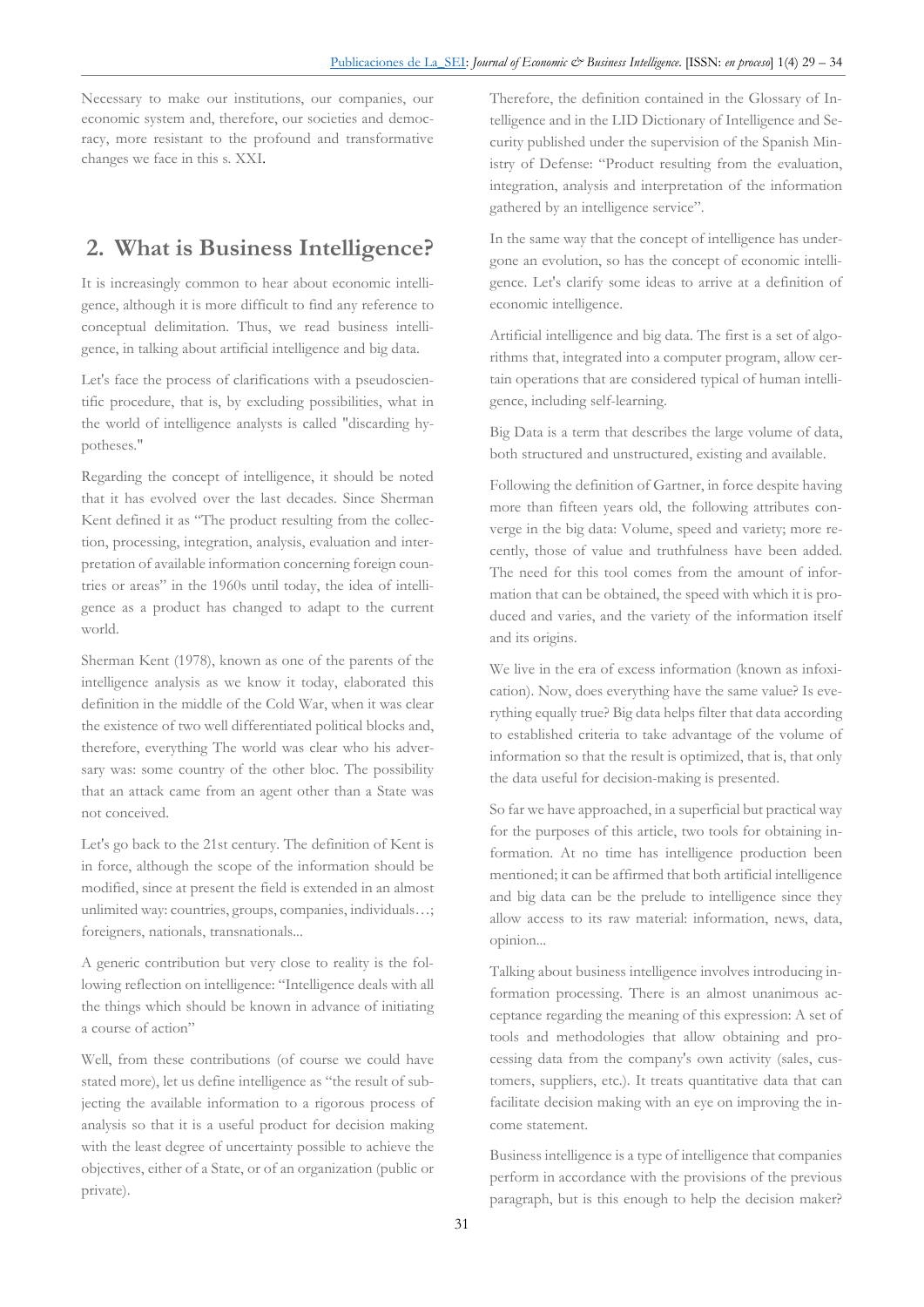Answer in the affirmative, imply limiting the use of available sources of information.

To produce quality intelligence (that is, useful for the decision-making process), we do not look exclusively at information from open sources (including social networks), or from human or technological sources, but we try of taking any data that helps answer the intelligence question, regardless of its origin, which does not mean that it has not been properly verified and valued. Well, in the same way, companies do not only use business intelligence to guide their business.

Let us now take a cognitive leap to address three concepts that are often confused and even used as if they were synonyms:

Competitive intelligence

Business intelligence

#### Economic intelligence

If we search the dictionary for the term "competitive," we will find that it means 1. adj. Belonging or relating to the competition. 2. adj. Able to compete In relation to "competition", we have the following: 1. f. Dispute or contest between two or more people about something. 2. f. Opposition or rivalry between two or more people who aspire to obtain the same thing. 3. f. Situation of companies that compete in a market offering or demanding the same product or service. 4. f. Rival person or group.

From what has been stated in the previous paragraphs, it follows that competitive intelligence is that used by organizations to compete with each other. To affirm that this is the purpose of the companies is to lack the truth since we would be excluding all activity without "opponent"; In addition, an intelligence based on information about competitors, which does not contemplate other elements of the environment, does not respond to the needs of today's businessman.

Let us now turn to business intelligence. We follow the same search process and the dictionary tells us that "business" means 1. Belonging or relating to companies or entrepreneurs. "Entrepreneur": a person who, individually or collectively, sets the objectives and makes strategic decisions about the goals, means, administration and control of companies, and assumes both commercial and legal responsibility towards third parties. The entrepreneur is the natural or legal person, who legally and professionally combines capital and labor with the objective of producing goods and

/ or services to offer them in the market, in order to obtain benefits.

In the same way that we did with competitive intelligence, according to what was indicated, business intelligence is what has to do with the management and administration of the company. This dimension brings us a little closer to reality, but it is interesting to reflect on the limited scope it has.

If the entrepreneur's mission is to set goals and make strategic decisions to achieve them, intelligence based on the activity of the company (business) is not enough. The head of any organization cannot establish a strategy of any kind only according to its peculiarities, interests and goals; It has to raise its head and look much more globally to adapt the business trajectory to the present and future reality in which it operates.

Therefore, we dare to affirm that the intelligence that companies now need and tend to produce is more holistic than mere business intelligence, without implying contempt for this type of intelligence.

Let's see now what economic intelligence is. Economy implies 1. Effective and reasonable administration of the assets of a person, a company or another community. 2. f. Set of goods and activities that integrate the wealth of a community or an individual. 3. f. Science that studies the most effective methods to meet material human needs, through the use of scarce goods. 4. f. Containment or adequate distribution of material or expressive resources. 5. f. Saving work, time or other goods or services. 6. f. pl. Savings held in reserve. 7. f. pl. Reduction of announced or planned expenses.

In Spain, the idea that economic intelligence is what the State produces to safeguard national interests has been generalized. This responds to a terminological pseudo-imposition without real basis. In the globalized and complex world in which we live, the State needs companies and they need some state assistance to enhance the economic development of the nation. In the same way that an intelligence service can act for the benefit of national companies (public and private) that contribute to generating wealth for the country, companies can provide very useful information to the intelligence service.

Let us point out the conclusions drawn from this reflection:

1. Economic intelligence is the result of analyzing the information - economic or not - available to defend national interests. The intelligence service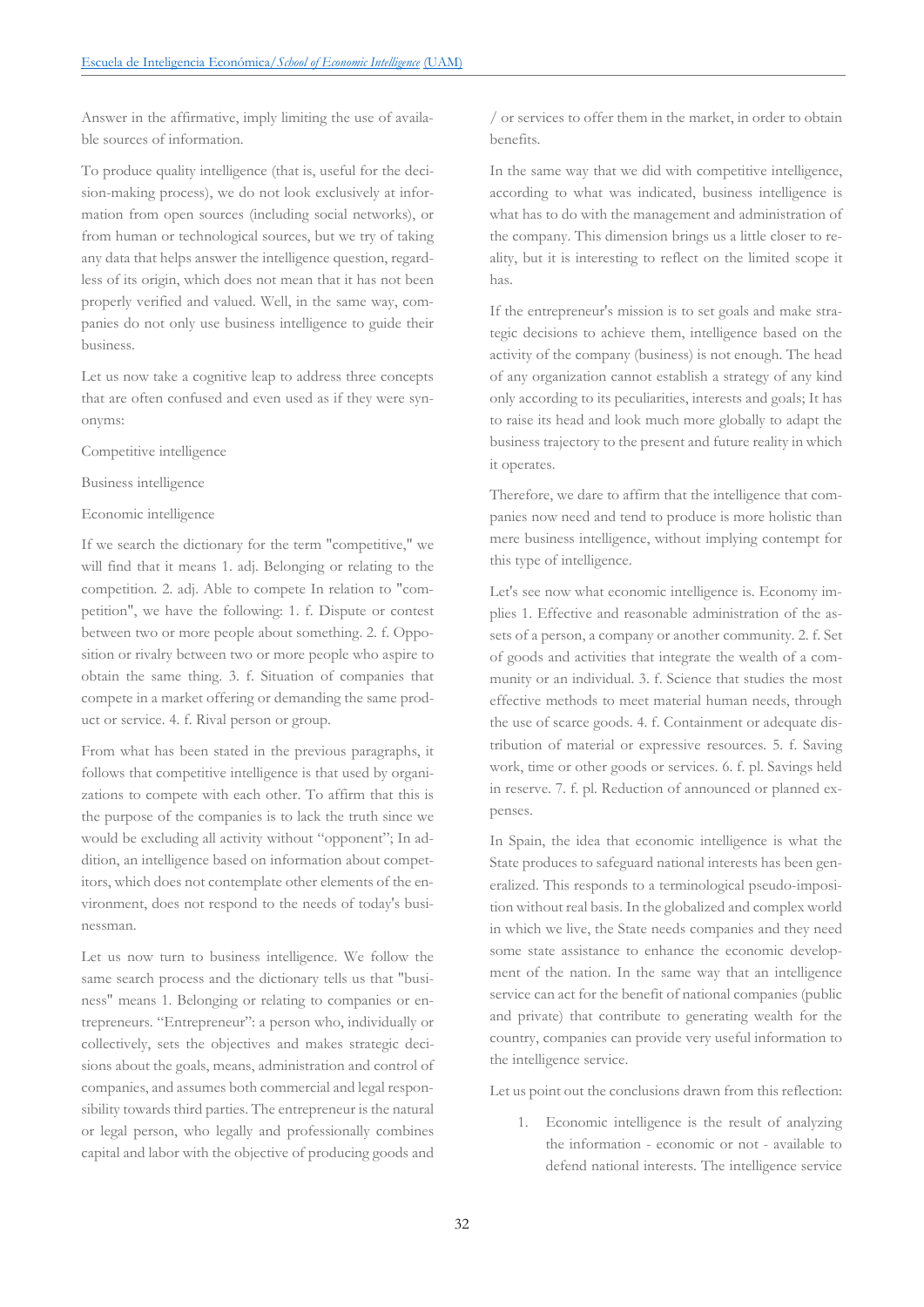(s) and the business network of a country participate in its production.

- 2. When a company, in the development of its activity, designs strategies, it needs to have economic intelligence, either from the State, or from its own product.
- 3. Companies do not only focus on the competitiveness or reality of the organization itself, but must know economic, social, cultural, political, local, regional or global trends to make decisions and adopt measures that allow them to achieve their objectives.
- 4. In a parallel way to the evolution of the concept of intelligence, as we indicated at the beginning of this section, we have to assume and accept that economic intelligence has also done so. If we accept that in the past intelligence was only produced by the States (Sherman Kent) with respect to other States and that there are now other organizations that develop it to safeguard their own interests, there should be no inconvenience to admit that economic intelligence has ceased to be exclusive competence of the States to become susceptible to production by any entity that intends to defend economic interests.
- 5. If economic intelligence is everyone's business, it should not be hard for us to believe that the foundations are laid to make the leap to the creation of an Economic Intelligence System that ensures the defense of Spain's economic interests.

# **3. Need for a National Economic Intelligence System**

The National Security Strategy of 2011 marked the need to create an Economic Intelligence System (SIE) in Spain in order to guarantee economic and financial stability. In 2013, the utility of this organization was emphasized as a support tool for economic security.

What has happened or what has not happened so that since then no progress has been made in this regard? It is difficult to understand why Spain does not enjoy an SIE if almost all of the country's socio-economic actors agree on their need.

The answer may have to do with what a good colleague calls the "Hispanic-Spanish" character. We are all convinced that it is necessary to join efforts to obtain results, but we have not been educated to work as a team under the motto of coordination, trust ... We like to say that we have to share, although we resist putting our own (information , knowledge, etc.) in common and available to others; yes, we accept without problems what others want to give, we even demand them.

This principle of "mine is mine and yours can be too" is applicable to the personal and, of course, the institutional sphere. In fact, one of the pitfalls that must be saved in order to create and launch an SIE in Spain is under which direction; that is, to which ministry - or institution - it should be attached. How difficult is it to put national interests before departmental or even personal interests?

We can affirm that, so far, the body that has worked the most in this area is the National Intelligence Center (CNI), which has made a great effort to approach the business world to synchronize synergies and coordinate efforts for economic security. In this sense, the Spanish intelligence service has only complied with the legal mandate set forth in article 4 of Law 11/2002, of May 6, regulator of the National Intelligence Center: "Obtain, evaluate and interpret information and disseminate intelligence necessary to protect and promote the political, economic, individual, commercial and strategic interests of Spain, being able to act inside or outside the national territory".

However, the importance of defending economic interests for any nation requires a state organization capable of establishing strategies and determining lines of action according to the objectives and peculiarities of the business framework (commercial, financial, industrial, etc.).

If we look at the countries around us, we see that they have an organism endowed with the following characteristics:

- A multi-institutional management that also acts as a focal point.
- An open policy for the participation of all national companies that wish to integrate into the system, regardless of their activity sectors and sizes.
- A two-way State-business communication strategy in which everyone contributes and everyone benefits (a win-win system).
- An awareness and training campaign designed to generate a culture of intelligence and involve society in the defense of national interests in general, and economic in regard to the SIE.
- A national implication, generally non-sectoral, under the motto of "unity is strength".